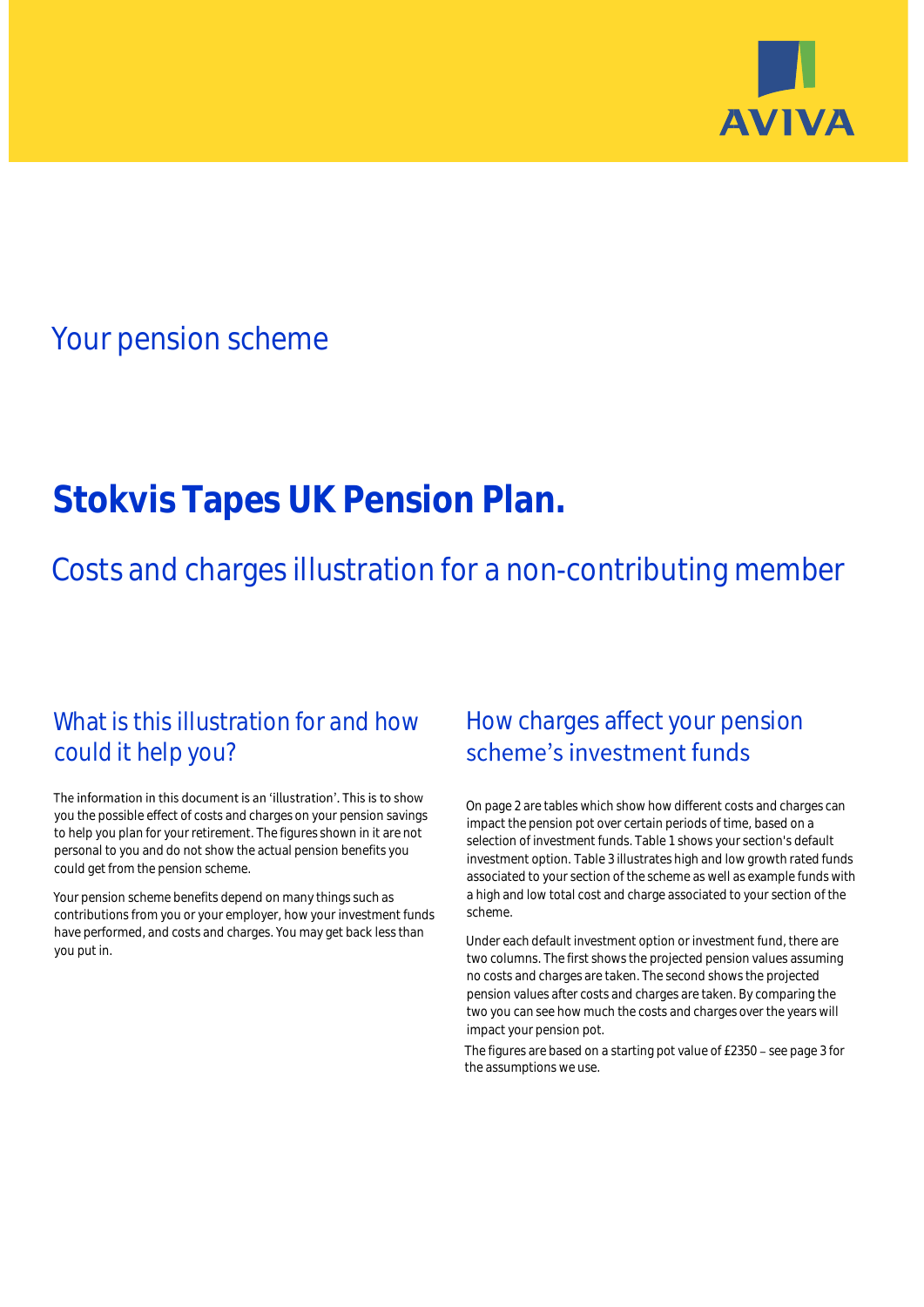### **Table 1**

| Illustration of effect of costs and charges on the Default Investment Option in<br><b>Stokvis Tapes UK Pension Plan.</b> |                                       |                                    |  |  |  |  |  |  |
|--------------------------------------------------------------------------------------------------------------------------|---------------------------------------|------------------------------------|--|--|--|--|--|--|
|                                                                                                                          | <b>My Future</b>                      |                                    |  |  |  |  |  |  |
|                                                                                                                          | Assumed growth rate 3.3% (p.a.)       |                                    |  |  |  |  |  |  |
|                                                                                                                          | Assumed costs and charges 0.5% (p.a.) |                                    |  |  |  |  |  |  |
| At end of year                                                                                                           | Projected value assuming no           | <b>Projected value after costs</b> |  |  |  |  |  |  |
|                                                                                                                          | costs and charges are taken           | and charges are taken              |  |  |  |  |  |  |
| $\mathbf{1}$                                                                                                             | £2,380                                | £2,360                             |  |  |  |  |  |  |
| $\overline{2}$                                                                                                           | £2,400                                | £2,380                             |  |  |  |  |  |  |
| 3                                                                                                                        | £2,430                                | £2,390                             |  |  |  |  |  |  |
| 4                                                                                                                        | £2,450                                | £2,400                             |  |  |  |  |  |  |
| 5                                                                                                                        | £2,480                                | £2,420                             |  |  |  |  |  |  |
| 10                                                                                                                       | £2,610                                | £2,480                             |  |  |  |  |  |  |
| 15                                                                                                                       | £2,760                                | £2,550                             |  |  |  |  |  |  |
| 20                                                                                                                       | £2,910                                | £2,620                             |  |  |  |  |  |  |
| 25                                                                                                                       | £3,070                                | £2,700                             |  |  |  |  |  |  |
| 30                                                                                                                       | £3,240                                | £2,770                             |  |  |  |  |  |  |
| 35                                                                                                                       | £3,410                                | £2,850                             |  |  |  |  |  |  |
| 40                                                                                                                       | £3,570                                | £2,900                             |  |  |  |  |  |  |
| 45                                                                                                                       | £3,650                                | £2,900                             |  |  |  |  |  |  |
| 50                                                                                                                       | £3,670                                | £2,850                             |  |  |  |  |  |  |

### **Table 2**

| List of Funds included in the Default Investment Option |                       |                    |  |  |  |  |  |  |
|---------------------------------------------------------|-----------------------|--------------------|--|--|--|--|--|--|
| <b>Fund name</b>                                        | <b>Total Cost and</b> | <b>Growth Rate</b> |  |  |  |  |  |  |
|                                                         | Charge (p.a.)         | (p.a.)             |  |  |  |  |  |  |
| Av MyM My Future Growth                                 | 0.52%                 | 3.60%              |  |  |  |  |  |  |
| Av MyM My Future Consolidation                          | 0.47%                 | 2.40%              |  |  |  |  |  |  |
|                                                         |                       |                    |  |  |  |  |  |  |
|                                                         |                       |                    |  |  |  |  |  |  |
|                                                         |                       |                    |  |  |  |  |  |  |
|                                                         |                       |                    |  |  |  |  |  |  |
|                                                         |                       |                    |  |  |  |  |  |  |
|                                                         |                       |                    |  |  |  |  |  |  |
|                                                         |                       |                    |  |  |  |  |  |  |
|                                                         |                       |                    |  |  |  |  |  |  |

**Aviva Life & Pensions UK Limited.**

Registered in England No. 3253947. Registered office: Aviva, Wellington Row, York, YO90 1WR. Authorised by the Prudential Regulation Authority and regulated by the Financial Conduct Authority and the Prudential Regulation Authority. Firm Reference Number 185896. **aviva.co.uk** TEMP GFI NG071309 09/2018